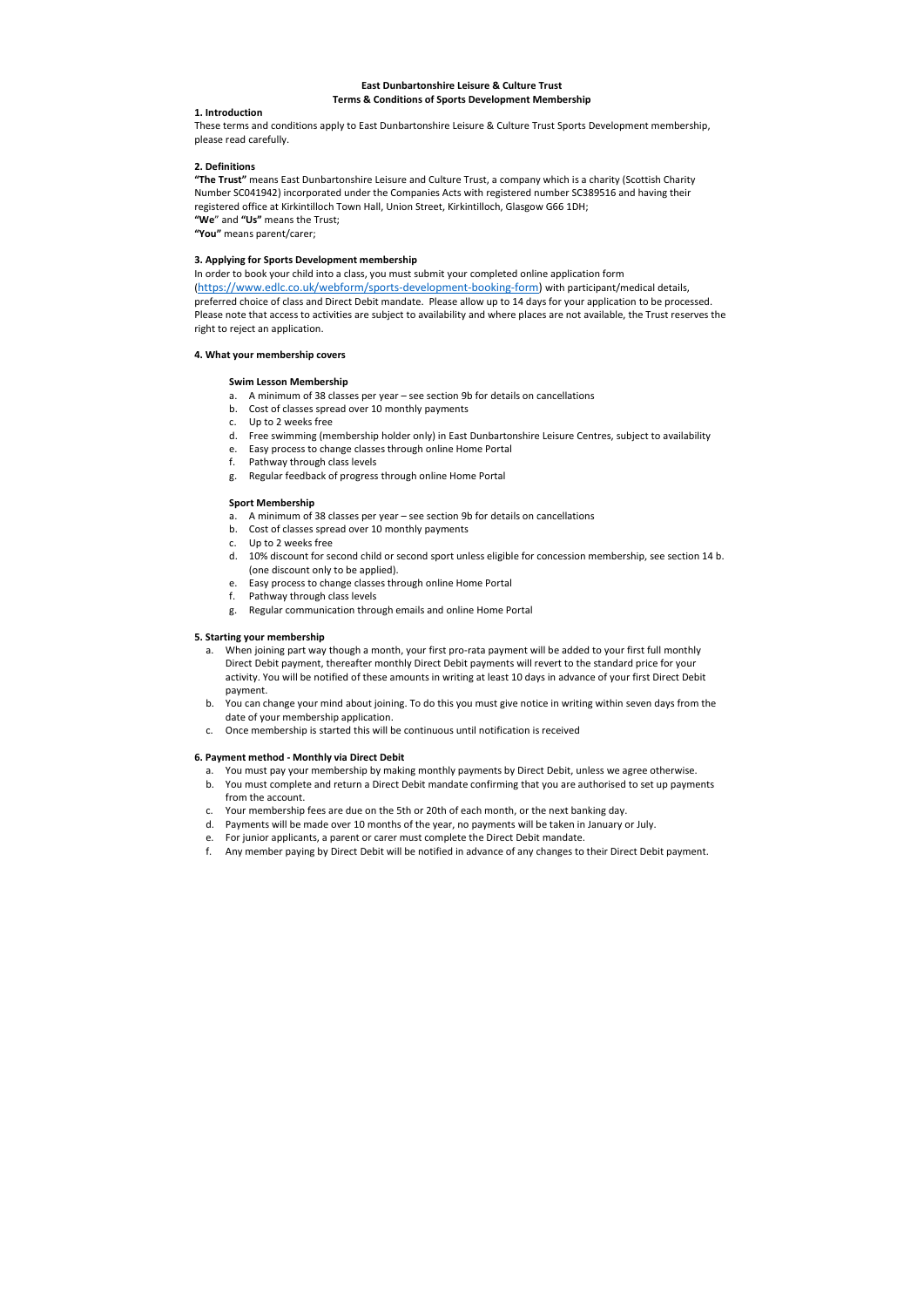# 7. Missed payments

- a. If your Direct Debits fails, we will notify you and try to take payment again in the following month for the payment you have missed in addition to the amount due for the current month.
- b. If the outstanding amount remains unpaid after the second attempt to collect, you will be notified and your child will be removed from their class until the debt is paid in full. Please note that your child may then have to join the waiting list if no spaces are available.
- c. We may refer any missed payments, including any future payments that are due as part of your contract, to a debt collection agency.
- d. Cancelling your Direct Debit does not mean you have given us notice to end your membership. You must give us written notice in line with Section 8d.

## 8. Ending your membership

- a. You can cancel your membership at any time after one month of membership on providing the Trust at least one full calendar month notice in writing.
- b. You must continue to pay your membership fees until your membership ends.
- c. Your membership will end at the end of your notice period.
- d. A request to end your membership should be:
	- **Sent by email to sports.development@eastdunbarton.gov.uk**
	- Phoned into Sports Development on 0141 578 8806
	- Handed into Sports Development, Kirkintilloch Leisure Centre, Woodhead Park, Kirkintilloch, G66 3DD
	- Posted to EDLC Trust, Sports Development, Kirkintilloch Leisure Centre, Woodhead Park, Kirkintilloch, G66 3DD

The request will be actioned from the date the request is received by Sports Development.

### 9. Venue closures and cancelled sports development classes

- a. In the event of a venue closure we will make every attempt to contact our customers as soon as possible.
- b. In the event that we have cancelled more than 2 classes, a refund will be credited to your next Direct Debit payment.
- c. Please note refunds will only be processed if more than 2 classes (per calendar year) have not been provided by EDLC Trust.
- d. In the event of medical circumstances that stop a member using their membership for a period longer than one month, you may apply for a temporary freeze of their membership. This shall remain at the discretion of Sports Development. Freezing of membership will result in the withdrawal of the previously allocated class day and time. To restart classes, you should contact sports development to discuss the reallocation of a space within the programme.
- programme.<br>e. You will be notified in advance by email of any weeks classes are not running.

### 10. Parental responsibilities

- a. Parent/carers must ensure that contact details are up to date. This is in the unlikely event of a medical emergency, building evacuation or other emergency situation.
- b. Our sessions often run back to back therefore children must be collected promptly from coach/teacher at the end of a class.
- c. If your child is unwell, we politely request that you do not bring them to their sports development class.
- d. Parent/carers are responsible for ensuring that the participant is in good health and suitable to take part in the programme.
- programme.<br>e. Parent/carers are responsible for ensuring all details are disclosed accurately on the waiting list and at point of enrolment and will notify EDLC Trust of any changes that have occurred.
- f. Parent/Carers and participant will comply with the rules relating to the use of all facilities and equipment.
- g. Parents/Carers must notify Sports Development of any additional needs or support their child may require.
- h. Any changes to personal, medical or health information must be sent in writing as soon as possible to ensure we provide the best experience for your child.

#### 11. Coaching policies & procedures

- a. All EDLC Trust Coaches are qualified and have current PVG disclosure checks.
- b. We will use reasonable endeavours to provide your child with the same instructor for their class, however, over the course of a year relief coaches will be used without prior notification.